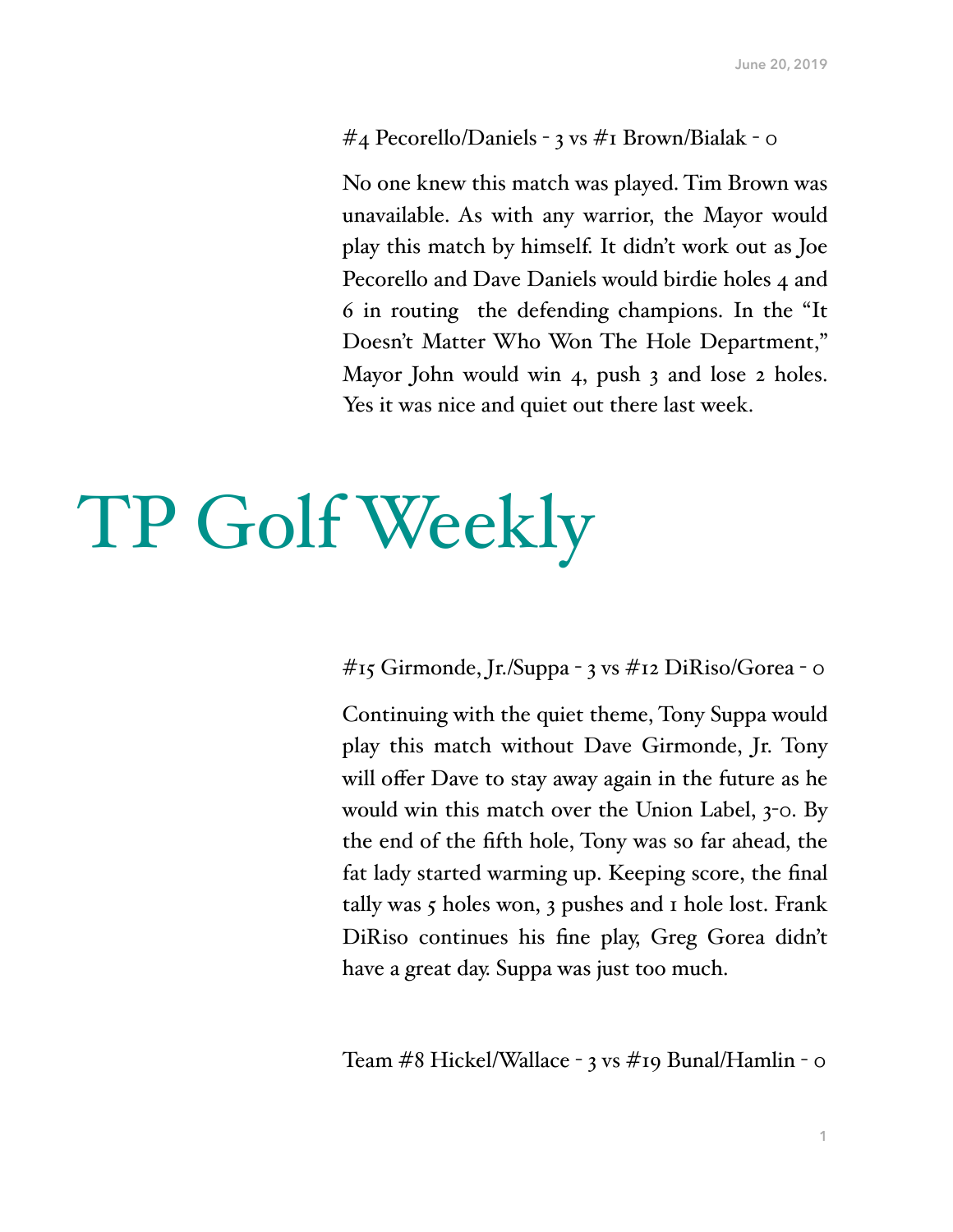Will Wallace would play this match without Richie Hickel. He was with Dave Girmonde, Jr.. Will was happy without the noise and played this match as if it was for the final. He would win this match over rookie Chris Bunal, 3-0. Chris's partner wasn't around either. It was a close match all the way. Will would win hole  $#2$  and push the rest for a  $1-8$ -0 record . But again, who cares who wins the holes. The final score is the name of the game here.

#### #5 Blunt/Lubey - 3 vs #3 Nucci/Gooldy - 0

Bill Blunt and Lance Lubey play a good round as Vinnie Nucci and Eric Gooldy didn't. There is the difference in this round. The winners played steady, yet unspectacular, while Vinnie and Eric played poorly, yet unspectacular. One shining moment for Eric Gooldy as he birdied #6. Vinnie Nucci must have run out of cigars on the first hole as he played his worst round of the year. Enough said.

#### #14 Cahill/Stern - 3 vs #13 Girmonde, Sr. - 0

Wow, what happened here? The Girmonde duo was pegged to win this match. I would have bet my last dollar on that one, even though it was against my partner and myself. The final outcome was a whitewash for the underdogs, Pete and Dave. The day started with a text message from Mr Girmonde, Sr. to Dave Stern to have a free cart if he played an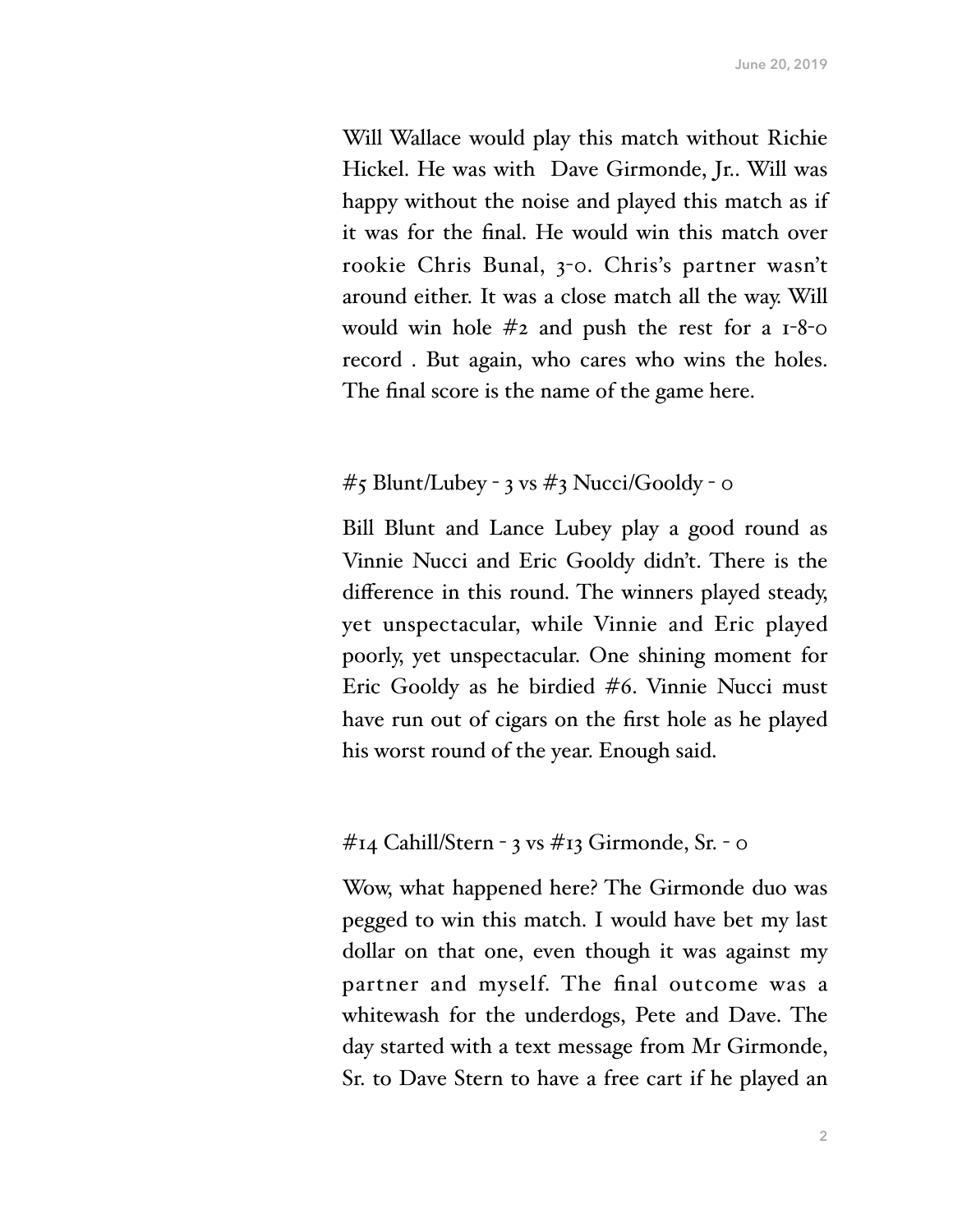early round. You see, Dave Stern has vowed not to play early any longer and his rapidly deteriorating game of golf continues to drain the life out of him. Team Girmonde would shoot a horrific score. Sam shot a 53. There I said it. I didn't want to but I couldn't help it. News of his score reached world wide. I don't know how, but its true. Dave Sr. didn't do much better in shooting a 45. It was as bad of a day that you could imagine. The winners didn't do much better as both players didn't break 50. It was just enough to win. Oy Vey

### #6 D'Amico/D'Amico, Jr - 2 1/2 vs #2 Niemers/ Bialak -  $I/2$

Team D'Amico would win only 2 holes and nearly swept league runners-up, Don Neimers and John Bialak. This was close through out. Gene and Gene used their strokes perfectly as the final outcome was decided by the strokes given. The scores were good on all fronts. Too bad someone had to lose.

#### #11 Berge/Zegarelli - 2 vs #16 Tripp/Sadallah - 1

Shane Berge and Nick Zegarelli played nearly a perfect round of golf in winning their match over one-time league champs, Dom Tripp and John Sadallah. In the unimportant hole by hole blow, the winners would enjoy a 3-1 lead after 4 holes. After a